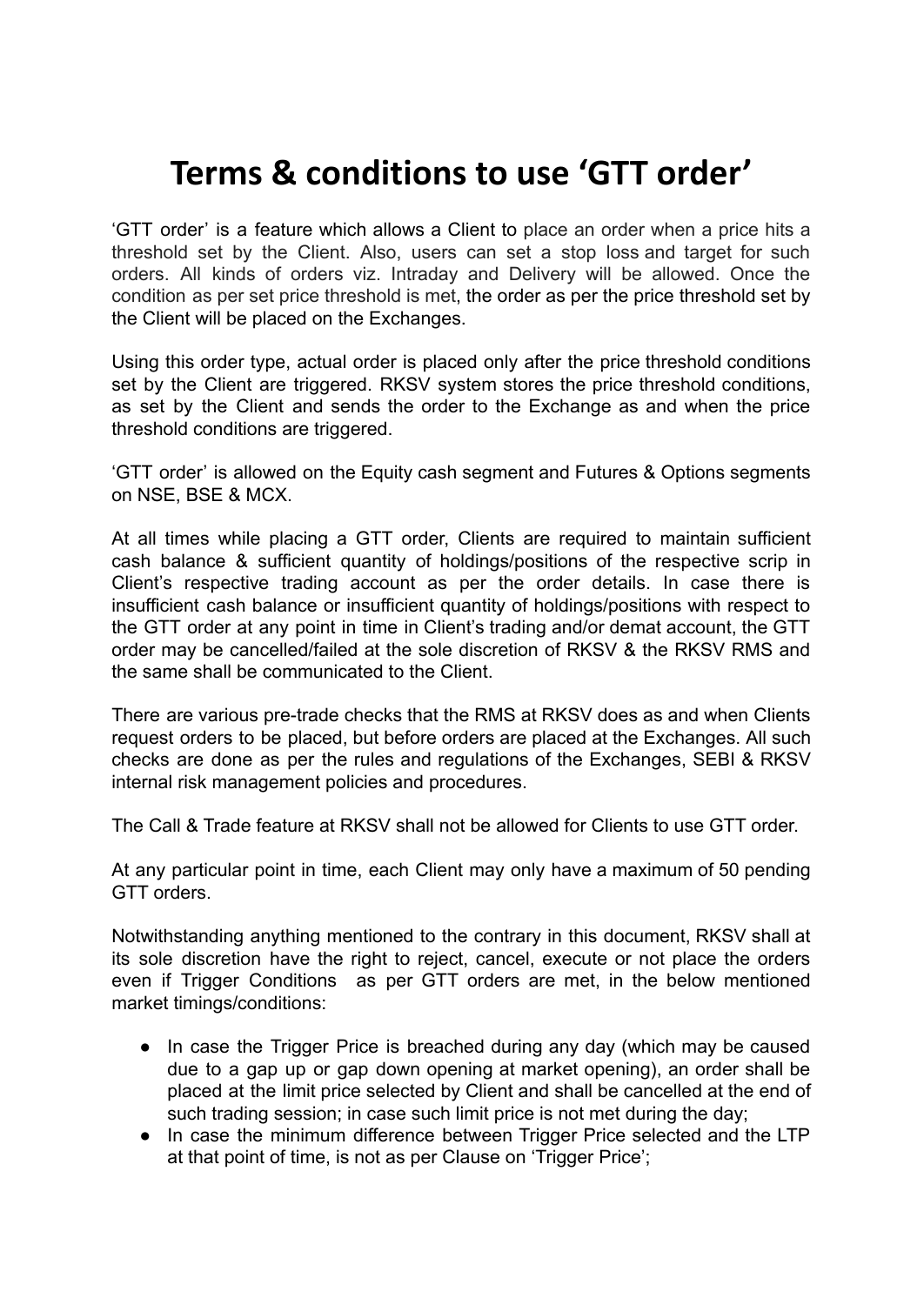- All GTT orders are cancelled after 365 days for equity delivery, after expiry date for F&O delivery, and end of day for Intraday from placing such request in case they are not triggered as per the trigger conditions;
- In case there is a change in exchange series or any corporate action, such as; splits, bonuses, dividends of extraordinary nature (above 5% of market price), merger, reverse mergers, amalgamations, takeover, delisting, rights issue, etc. where there is a significant impact/change in the scrip price, the GTT orders may be cancelled at the sole discretion of RKSV, 1 day prior to the Ex-date of such corporate action effect taking place on the stock price. The action of cancelling such an order request through the GTT order shall be at the sole discretion of RKSV and RKSV RMS;
- Order requests being placed using GTT order feature, once the trigger price is breached and such limit price selected is outside the circuit limits of the particular scrip.
- Scrip falling under the Call Auction list by NSE are not to be used under the GTT order feature.

A GTT order is a trigger which is valid for only one time, after the order is placed. In case the order is placed due to the condition being met or for any other reason on any particular day, but if the order is not executed on the same day, such GTT orders will be required to be placed once again.

Once a GTT order is triggered for a derivative contract, when the order is placed outside of the contract's [execution](https://support.zerodha.com/category/trading-and-markets/trading-faqs/articles/difference-between-execution-range-and-circuit-limit-fo) range, it may be cancelled by the Exchange. It is to be clarified that any cost incurred due to such cancellation of an order placed outside the execution range, is liable to be paid by the Client.

If a GTT order is triggered for an option contract that is not allowed for trading by RKSV, the order may be rejected.

For equity sell GTT order if traded, client shall authorise the transaction at CDSL by 5.00 PM same day, else trade shall be considered as a 'Short Delivery' and will go to exchange auction process. Any penalty incurred on the auction process shall be borne by the client.

The onus of checking for a pending GTT order for a scrip before placing any new order(s) for the same scrip from the order window, positions page, or via call and trade lies on the Client.

If the user converts position taken from a GTT order i.e Intraday to Delivery or Delivery to Intraday, the onus to cancel connected target or stop-loss leg lies on the Client.

If due to any reason RMS square-off the positions taken through GTT order at the sole discretion of RKSV & the RKSV RMS and the same shall be communicated to the Client, the onus to cancel connected target or stop-loss leg lies on the Client.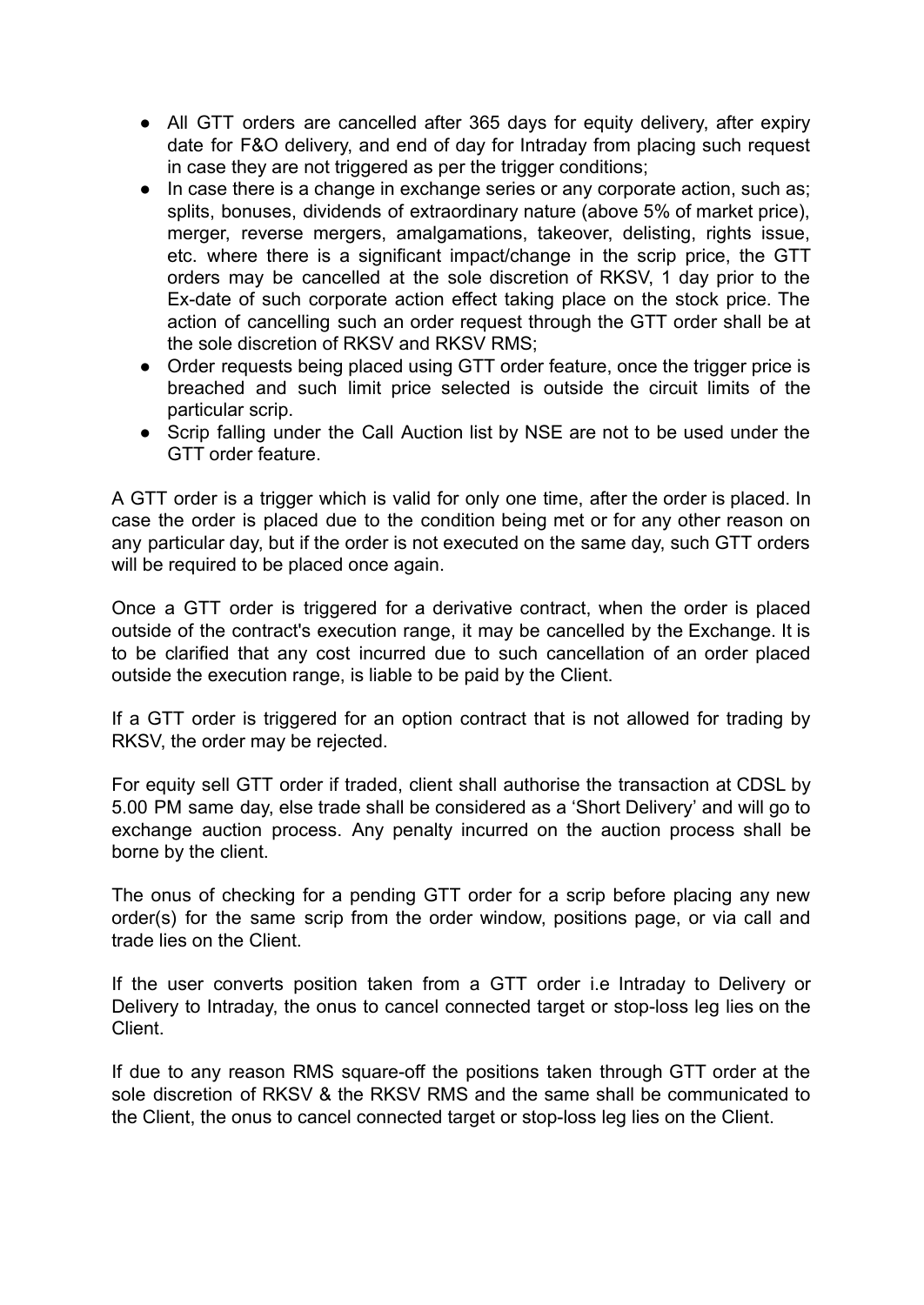GTT orders for derivative contracts are only valid for the lifetime of the contract. Pending GTT orders for a contract will be invalidated one day after the expiry of the contract.

## **Charges for Usage of GTT Feature type**

RKSV will not charge any extra cost apart from the regular tariff structure as applicable on regular trades.

## **Risks, Non-execution & Applicable law**

This 'GTT order' does not assure execution of an order and includes/involves all risks with respect to Internet Based Trading, and risks with respect to trading will extend to trading using the 'GTT orders' as well.

GTT orders will be triggered on the live last traded price it is tracking on a particular Exchange. When using GTT order with specified price, there is no guaranteed execution as the LTP could have changed when the order is placed post trigger.

GTT orders will be triggered after being matched for the condition set with the last traded price received from the exchange during a live trading session.

Clients are advised to regularly read and understand the terms, conditions and points under the Equity Annexure & Risk Disclosure Document, which Clients have already agreed to, while opening a trading account with RKSV.

All prices entered by Client for Trigger Price shall be tracked against the Last Traded Price (LTP) of the stock/scrip/contract.

The price selected by Client as a Trigger Price, for stocks/scrips/contracts must be at least 0.25% away from the current market price of the stock.

All rules and regulations prescribed by SEBI and the Exchanges would have to be strictly followed by all the Clients while placing instructions through RKSV. All other laws and regulations as per the Republic of India would be applicable.

### **No Liability for Any Non-Execution or Any Lost Opportunity**

RKSV, at all times, bears no liability towards the Clients for any reason whatsoever with respect to using the 'GTT order' feature; including but not limited to, non-execution of any order using the 'GTT order' feature/either leg of the order, any opportunity loss for non-execution of such orders/trades, any cancellation or non-placement of any orders and any such other claims which may arise from Clients with respect to using the 'GTT order' feature.

### **Subject to Change**

These Terms of Usage and the Services of RKSV placing orders under the 'GTT orders' feature, may be removed/modified/replaced at any point of time without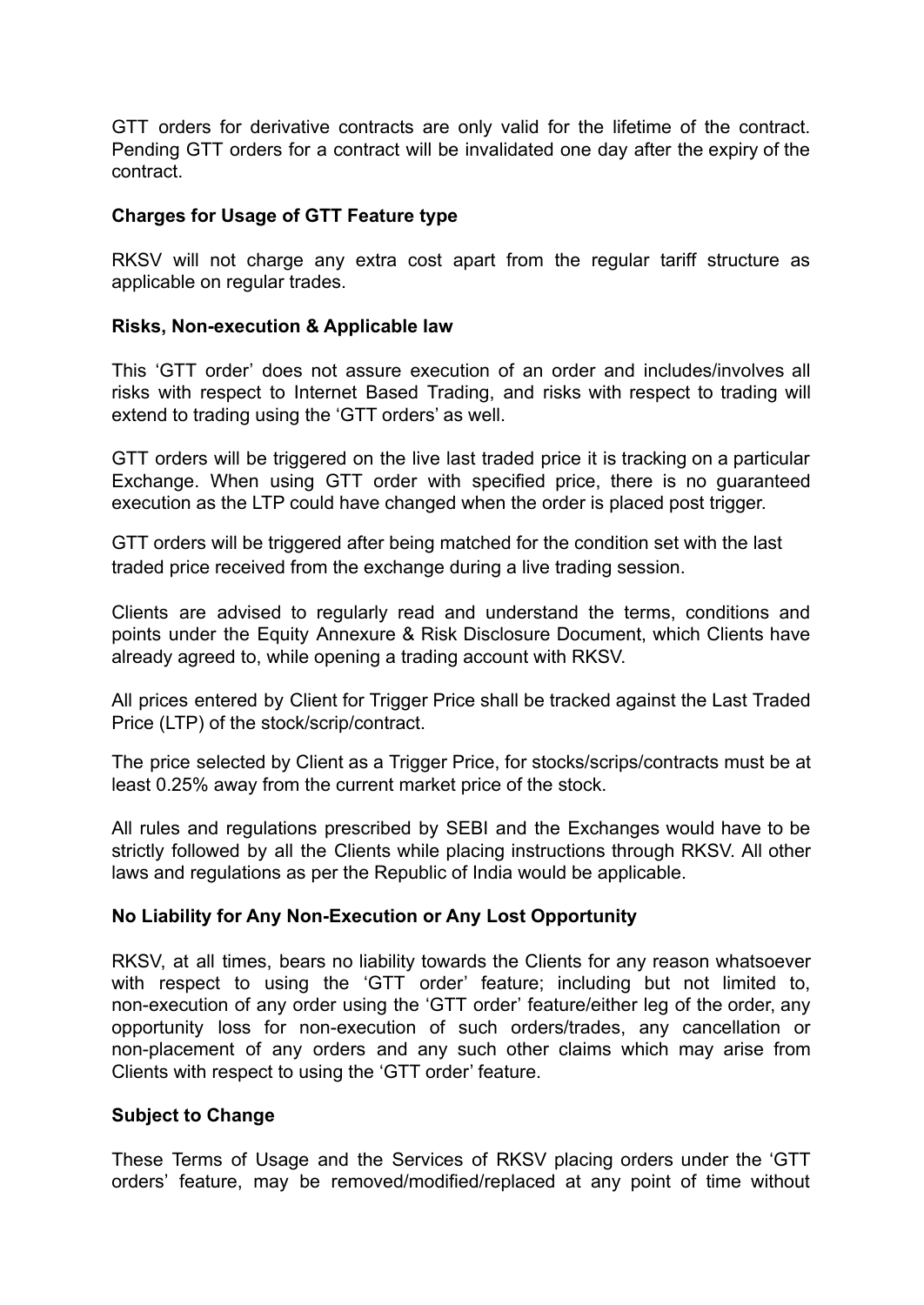providing any prior notification to Clients. It is Clients' responsibility to review these Terms & Conditions every time Clients use the 'GTT order' feature.

# **Definitions**

- 'GTT orders' shall be as defined above
- 'Limit Order' shall be defined as per the NSE 'Order Conditions' which are available at below link:

[https://www.nseindia.com/products/content/equities/equities/trading\\_system.htm](https://www.nseindia.com/products/content/equities/equities/trading_system.htm) As per NSE, a Limit Order shall mean "an order that allows the price to be specified while entering the order into the system."

- 'Last Traded Price' or 'LTP' is the last traded price at which a stock/scrip was traded on the Exchange.
- 'RMS' or 'Risk Management System' is the system in place at RKSV which monitors all positions of RKSV Clients on a real-time basis and ensure that Clients maintain margins with respect to all positions/positional trades & that RKSV maintains margins at a broker/trading member level with the clearing corporation The RMS also constantly vets each order, on a pre-trade basis, to ensure the order is as per RKSV's risk management policies and procedures and at the same ensuring client has sufficient cash balances, holdings and as per the rules set by RKSV and the Exchanges. The RMS continuously enforces RKSV's terms, policies & procedures by enforcing limits of margins/squaring off positions with respect to each Client, as per the risk management policies followed by RKSV. Clients are required to always be updated with RKSV's risk management policies, terms, and procedures.
- 'Trigger Condition' shall mean the criteria and conditions entered by the Client, which if met, the corresponding limit order entered by the Client will be placed on the respective Exchange. The below set of conditions, not being limited to, are required to be selected by the Client:
	- o A Threshold Price;
	- o A Limit Price: the price selected by the Client, which places a limit order at the price selected by the Client after the Trigger Price is met or breached.
- 'Trigger Price/Threshold Price' shall mean the price entered by the Client to trigger an order and place it on the Exchange while using the 'GTT order' feature. This price selected by the Client may either be:
	- o The price used to trigger a buy order in case it is being placed for stock/scrips that are not in Client's current existing holdings;